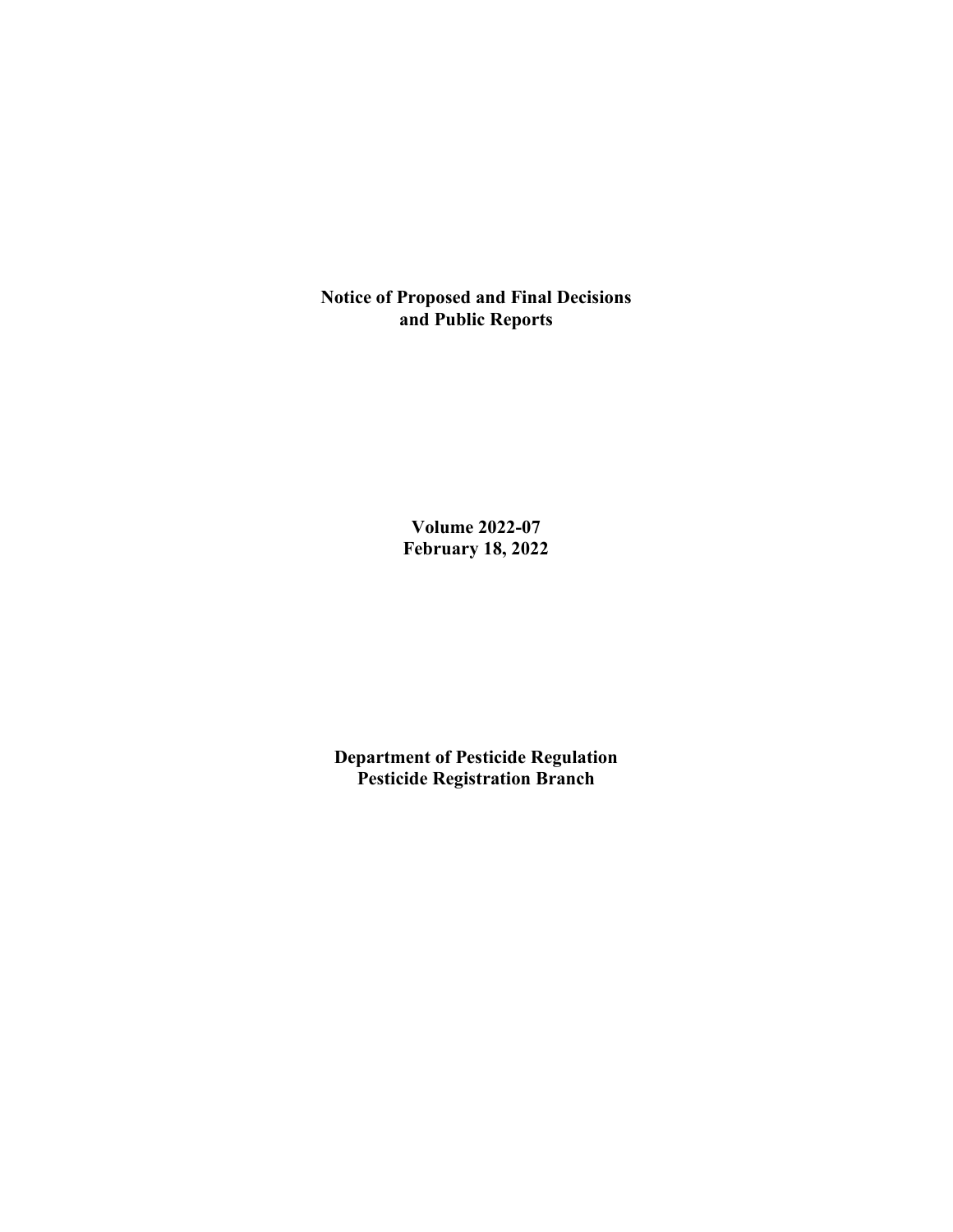# **NOTICE OF FINAL DECISIONS TO REGISTER PESTICIDE PRODUCTS AND WRITTEN EVALUATION**

Pursuant to Title 3, California Code of Regulations section 6255, the Director of the Department of Pesticide Regulation (DPR), files this Notice of Final Decisions to Register Pesticide Products with the Secretary of the Resources Agency for posting. This notice must remain posted for a period of 30 days for public inspection. Between the time DPR posts a proposed registration decision for public comment and DPR makes a final decision regarding the product, nonsignificant changes may be made to the product label (e.g., revising the product name, changing a master label to an end-use marketing label, correcting typographical errors). If the changes are not significant, DPR will not re-notice the product for public review and comment. However, if significant changes are made to the product label that substantially affect DPR's analysis on direct or indirect significant adverse environmental or human health impacts that can reasonably be expected to occur from the proposed decision, DPR will re-notice the product label for public review and comment.

In addition, for any product that is posted proposed to register as a conditional registration, the registrant may address the conditions of registration by providing the appropriate data or modifying the product label (e.g., remove use site, add "not for use in California" to a use site) during the posting period. If the registrant adequately addresses the conditions of registration during the posting period and the resulting change to the product label is not significant such that DPR must re-post the product label for review and public comment, DPR will post the product below, but will no longer have a "conditional" designation by the registration type.

For information about submitting a request for any documents related to this notice, please visit [https://www.cdpr.ca.gov/public\\_r.htm.](https://www.cdpr.ca.gov/public_r.htm)

To view the public report that was issued when the product was proposed for registration, click on the hyperlinked Tracking Number for the product.

### *Tracking Number with hyperlink to public report – (EPA Registration Number) Applicant / Brand Name*

[297621](https://www.cdpr.ca.gov/docs/registration/nod/public_reports/297621.pdf) - (64962 - 1) EARTH SCIENCE LABORATORIES, INC. EARTHTEC QZ USE: MOLLUSCICIDE - FOR THE CONTROL OF QUAGGA AND ZEBRA MUSSELS IN SITES SUCH AS IMPOUNDED WATERS, LAKES, AND LAGOONS TYPE: SECTION 3 LABEL AMENDMENT - TO ADD NEW USE SITES, TO ADD A "USER SAFETY REQUIREMENTS" HEADING, AND TO ADD NEW DIRECTIONS FOR USE ON OPEN WATERS TO CONTROL QUAGGA AND ZEBRA MUSSELS ACTIVE INGREDIENT(S): COPPER SULFATE (PENTAHYDRATE) CAS NUMBER(S): 7758-98-7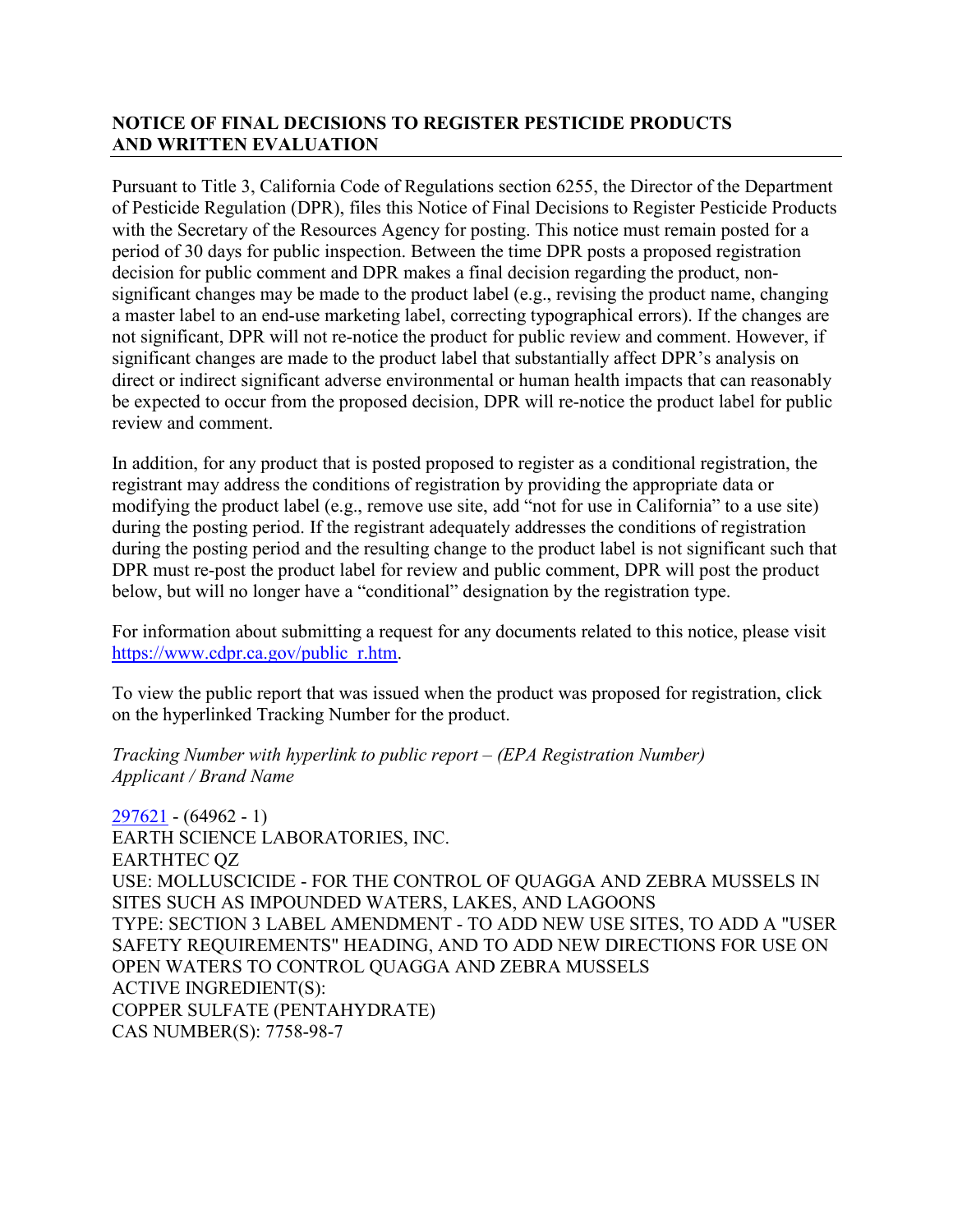**Notice of Final Decisions to Register (Continued) Page 2**

[296786](https://www.cdpr.ca.gov/docs/registration/nod/public_reports/296786.pdf) - (45989 - 50042) KALO, INC. CITRIX USE: ADJUVANT - FOR USE AS AN ADJUVANT TYPE: CALIFORNIA ONLY REGISTRATION -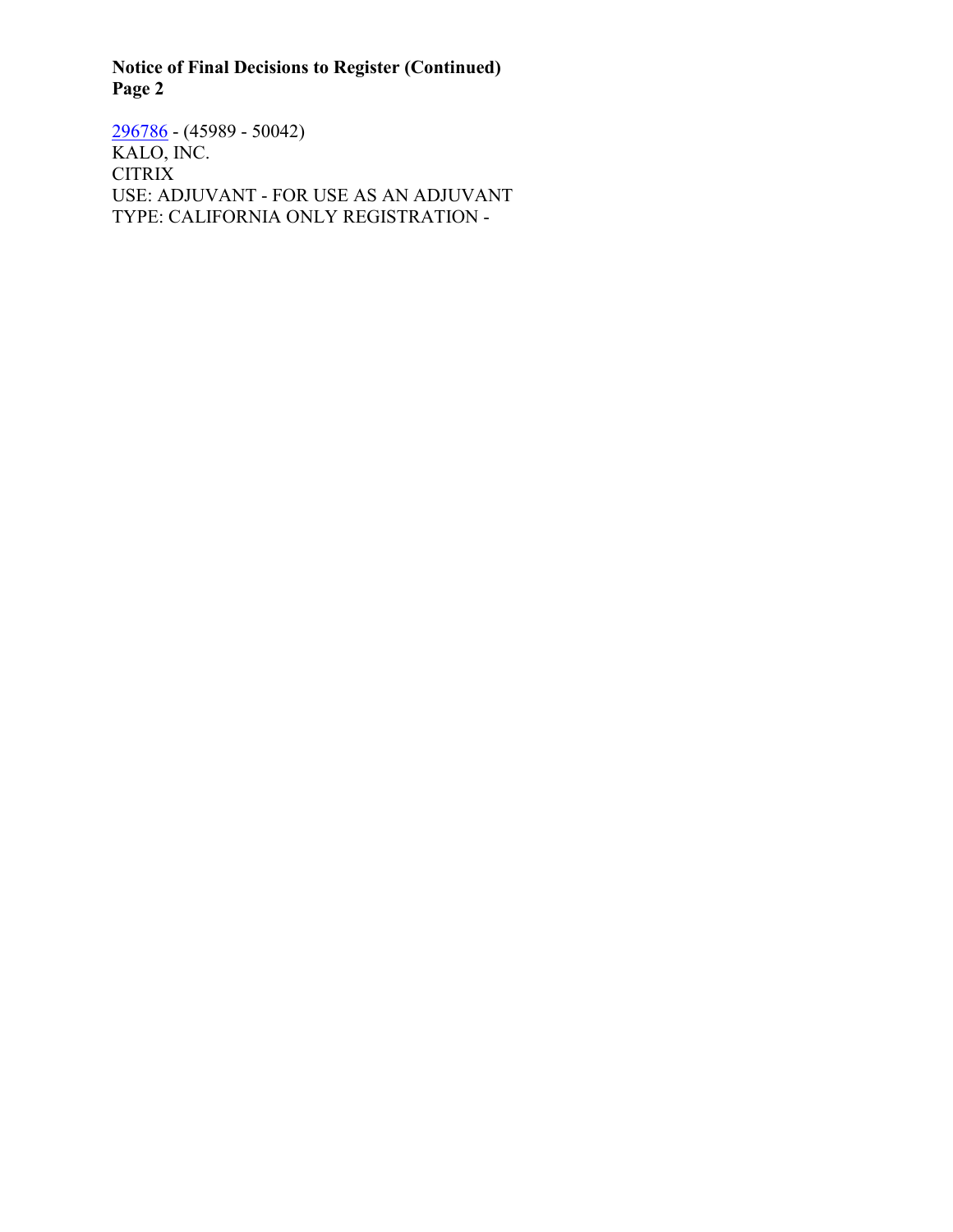# **Notice of Final Decisions to Register (Continued) Page 3**

#### **Written Evaluation**

Pursuant to Title 3, California Code of Regulations section 6254, this notice includes a written evaluation of significant environmental points raised in comments submitted during the review and comment period required by Title 3, California Code of Regulations section 6253 for any of the products listed above.

# **DPR received no comments on the above listed products.**

*Original signed by Tulio Macedo 02/16/2022*

 Tulio Macedo, Chief Pesticide Registration Branch Dated